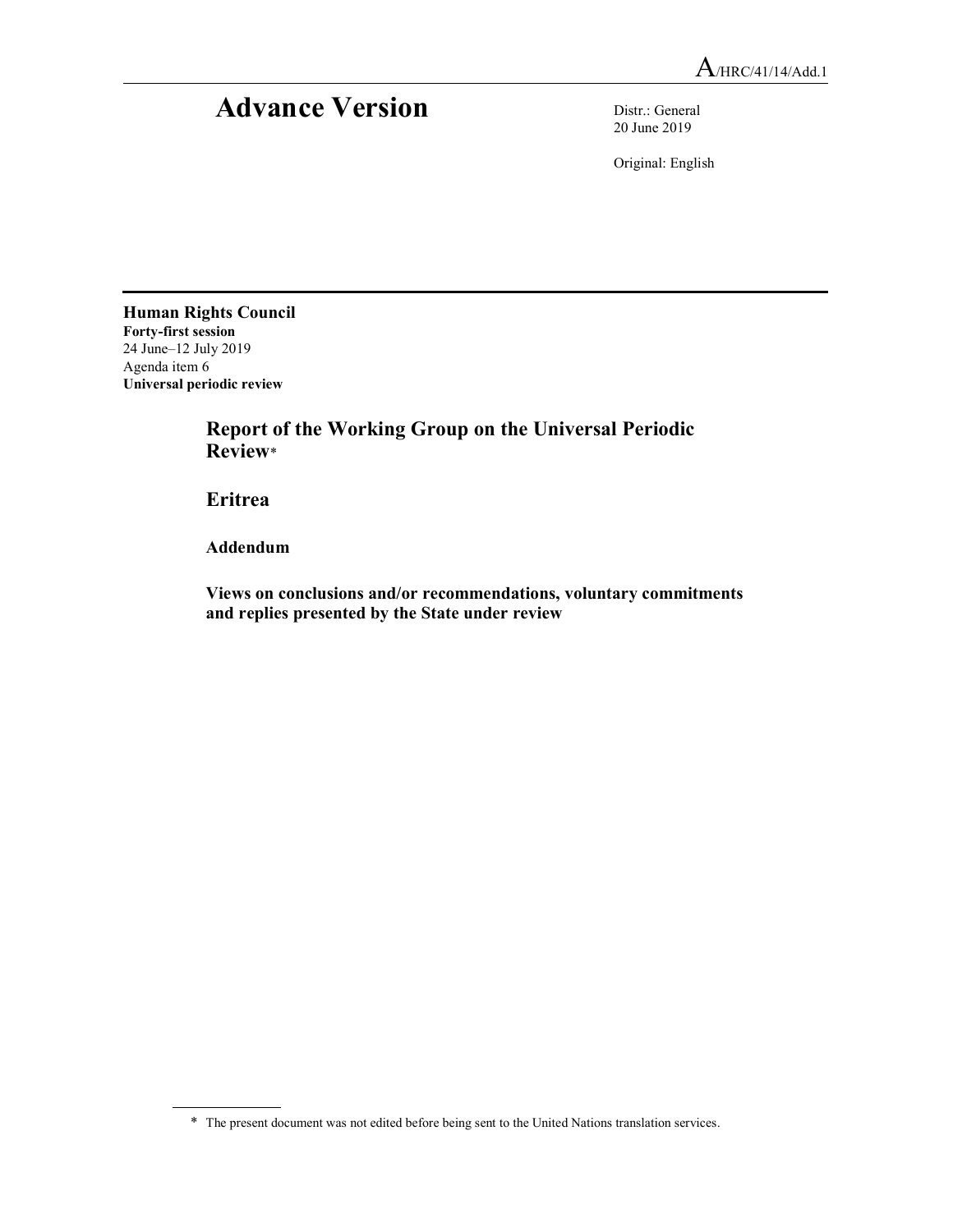As per the conclusion made during the adoption of the Eritrea UPR report in the  $32<sup>nd</sup>$ session of the UPR Working Group, Eritrea has made an objective examination of the recommendations. Out of the 261 recommendations, 131 are accepted (Reference No. of recommendations and the recommending State are indicated) and 130 are noted. The word count limit has been adhered but a brief statement on the objective considerations made and the rational followed will be presented in due time.

## Supported recommendations

131.1. Accede to the international legal human rights instruments to which it is not yet a party (Mali).

131.3. Sign and ratify the UN Convention on the Rights of Persons with Disabilities (Portugal).

131.11. Ratify the Convention on the Rights of Persons with Disabilities (Hungary).

131.16. Ratify the Convention on the Rights of the Persons with Disabilities (Togo).

131.23. Ratify the Convention on the Prevention and Punishment of the Crime of Genocide (Ukraine).

131.25. Ratify the Conventions on the Rights of Persons with Disabilities (Ukraine).

131.26. Ratify the Optional Protocol to Convention on the Elimination of all Forms of Discrimination against Women (Ukraine).

131.27. Consider acceding to international and human rights instruments to which it is not yet a party, including, among others, the International Convention on the Protection of the Rights of All Migrant Workers and Members of Their Families and the Convention on the Prevention and Punishment of the Crime of Genocide (Honduras).

131.29. Ratify the Convention on the Prevention and Punishment of the Crime of Genocide (Armenia).

131.30. Ratify the Convention on the Prevention and Punishment of the Crime of Genocide (Rwanda).

131.38. Ratify the Optional Protocol to the Convention on the Elimination of All Forms of Discrimination against Women (Denmark).

131.39. Undertake the necessary studies with a view to ratifying the Optional Protocol to Convention on the Elimination of All Forms of Discrimination against Women (Plurinational State of Bolivia).

131.40. Undertake the necessary studies with a view to ratifying the International Convention on the Protection of the Rights of All Migrant Workers and Members of Their Families (Plurinational State of Bolivia).

131.41. Ratify the Worst Form of Child Labor Convention No. 182 of the International Labour Organization (Kenya).

131.47. Continue cooperating with mandate holders (Senegal).

131.49. Continue and intensify its cooperation with the UN High Commissioner for Human Rights (Switzerland).

131.51. Continue reinforcing its cooperation with the High Commission for Human Rights (Turkey).

131.74. Intensify its engagement with neighbouring countries so as to contribute to fostering peace and stability in the Horn of Africa (Mozambique).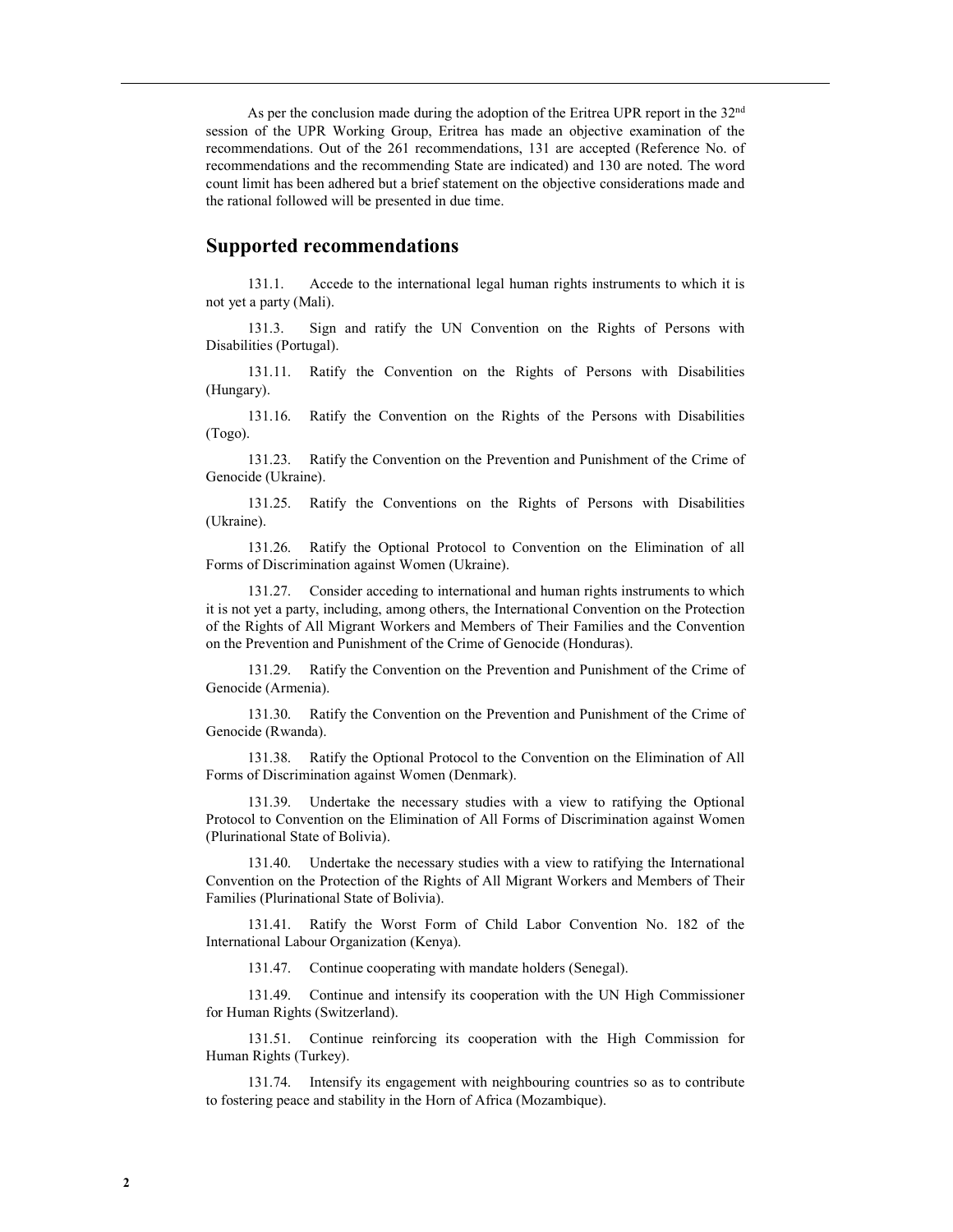131.75. Continue to support the prospects for peace and cooperation between Eritrea, Ethiopia and the Horn of Africa (Oman).

131.76. Continue efforts towards the promotion and protection of human rights (Senegal).

131.77. Continue efforts to promote the institutional infrastructure related to human rights (Egypt).

131.78. Continue the reform of its national legal framework for ensuring its compliance with the provisions of the international and regional human rights instruments (Afghanistan).

131.79. Continue to strengthen legal and institutional tools to enhance the promotion and protection of human rights (Pakistan).

131.93. Take the necessary measures to harmonise national legislation with the main international legal instruments ratified by the State (Angola)

131.94. Harmonise the implementation of the national family law with the Convention on the Elimination of all Forms of Discrimination against Women (Ukraine).

131.96. Further strengthen the governance structure, in particular at the grass roots level (Pakistan).

131.97. Set up a national mechanism on implementation, reporting and follow up, covering accepted UPR recommendations (Haiti).

131.105. Continue efforts to promote national mechanisms for monitoring the protection of children's rights (Kuwait).

131.106. Take stringent measures to combat human trafficking and protect women's rights (Kuwait).

131.107. Promote national mechanisms for advancing the empowerment of women (Kuwait).

131.126. Ensure that law enforcement is conducted with full respect for human rights (South Africa).

131.128. Strengthen the initiatives to prevent and eradicate all forms of discrimination, particularly against girls, ethnic minorities and nomadic communities (Plurinational State of Bolivia).

131.129. Strengthen measures to eliminate stereotypes and harmful practices including through the adoption of a comprehensive strategy to achieve substantive gender equality (Rwanda).

131.130. Continue its endeavour to eliminate all forms of discrimination against children, particularly girls, ethnic minorities and nomadic communities (Islamic Republic of Iran).

131.131. Continue its endeavours to eliminate all forms of discrimination against women, girls and children (Myanmar).

131.132. Adopt specific measures to prevent and combat some forms of discrimination against girls, ethnic minorities and nomadic communities (Honduras).

131.133. Achieve gender parity in all sectors, including in decision making positions (Pakistan).

131.135. Streamline existing macro policies and programmes to make them more inclusive and sustainable (Zimbabwe).

131.136. Continue to enhance efforts aimed at sustainable socio-economic progress for its people (Bolivarian Republic of Venezuela).

131.137. Create congenial atmosphere for more engagement of the Diaspora in its socio-economic development (Bangladesh).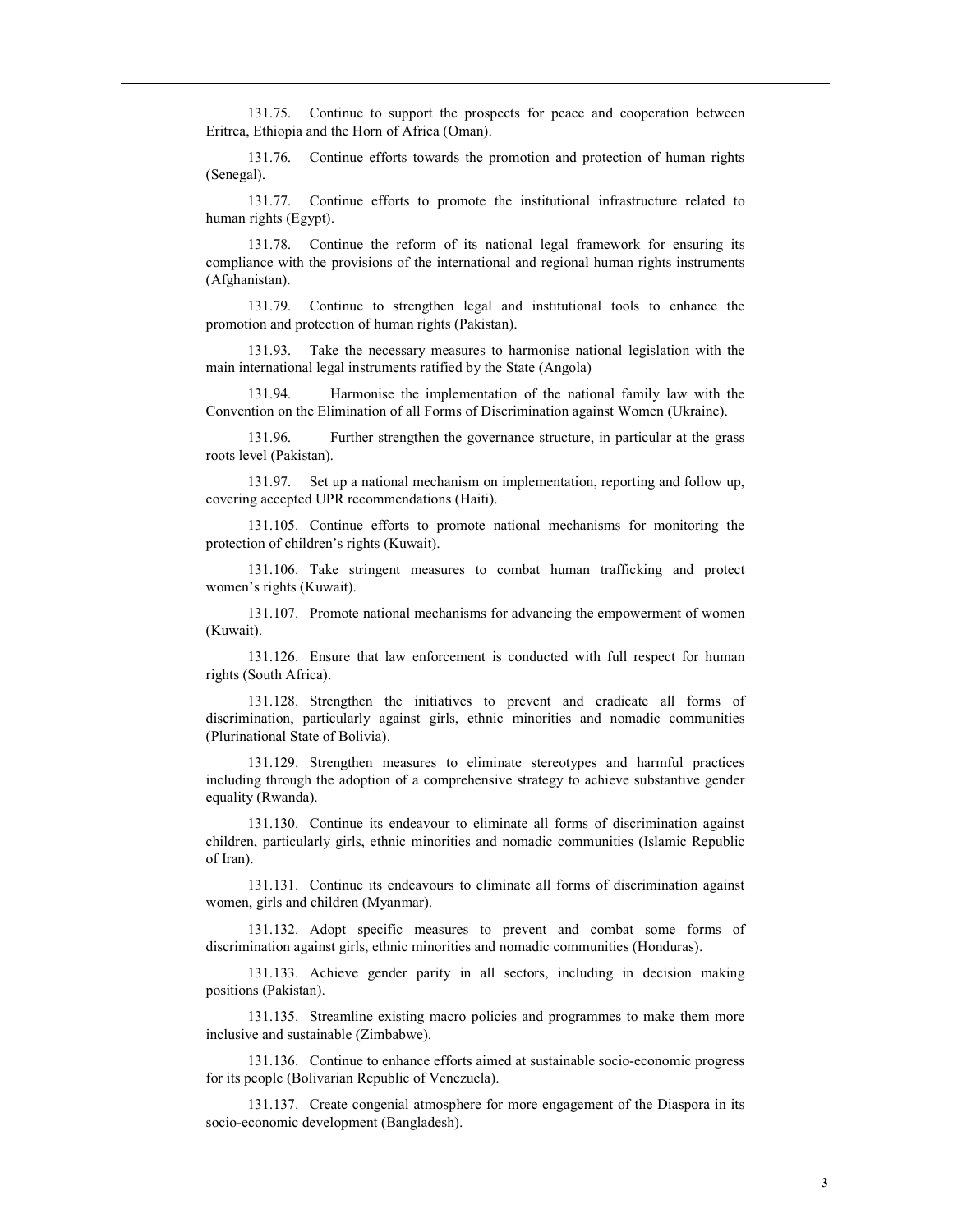131.138. Improve the country's tourist infrastructure, particularly in rural areas, in order to generate more income in the tourism sector for the benefit of the population (Haiti).

131.139. Continue programs for rural development and the development of tourism (Sudan).

131.140. Develop a National Action Plan for the implementation of the United Nations Guiding Principles on Business and Human Rights (Norway).

131.141. Strengthen social harmony and increase attention towards Eritrean heritage (Sudan).

131.151. Put in place measures to ensure that the rights to liberty, security and fair trial enshrined in the International Covenant on Civil and Political Rights are fully respected with regards to detainees (Seychelles).

131.152. Adopt a comprehensive policy and legislation criminalizing violence against women and girls, especially violence against women in the armed forces (Bulgaria).

131.153. Adopt a comprehensive strategy to eliminate all harmful practices including female genital mutilation (Ukraine).

131.154. Continue the efforts in fighting against female genital mutilation and child, early and forced marriage (Italy).

131.155. Strengthen the enforcement of measures to combat FGM, early marriage and child labour (Zimbabwe).

131.156. Adopt a comprehensive strategy to end female genital mutilation and early and forced marriage (Spain).

131.157. Enhance measures to eradicate female genital mutilation, child and forced marriages, investigating and punishing perpetrators of such acts and providing victims with assistance and compensation (Argentina).

131.159. Continue its efforts aimed at improving the penitentiary system and protection of detainee rights (Georgia).

131.160. Protect women in detention from violence particularly sexual violence and put them under the supervision of female guards in all places of detention (Zambia).

131.163. Strengthen the administration of justice through the implementation of national laws and institutional capacity building (Ethiopia).

131.164. Pursue its actions and initiatives aimed at reinforcing the administration of justice through the implementation of the new national codes, the strengthening of institutional capacities, as well as the bolstering of institutions and functions of governance (Benin).

131.170. Strengthen efforts to promote and protect rights of children, including through introduction of effective juvenile justice system (Bangladesh).

131.171. Establish a child-friendly juvenile justice system in full conformity with the relevant standards, promote alternative measures to detention of children and, where detention is unavoidable, ensure that detention of children is a measures of last resort and for the shortest possible time (Slovenia).

131.172. Establish a child- friendly justice system and ensure that children's detention conditions are in conformity with international standards (Zambia).

131.173. Establish a child-friendly juvenile justice system that is in full conformity with relevant international law (Liechtenstein).

131.174. Ensure that children aged between 16 and 18 years shall not be tried as adults and shall not be placed in detention together with adults (Hungary).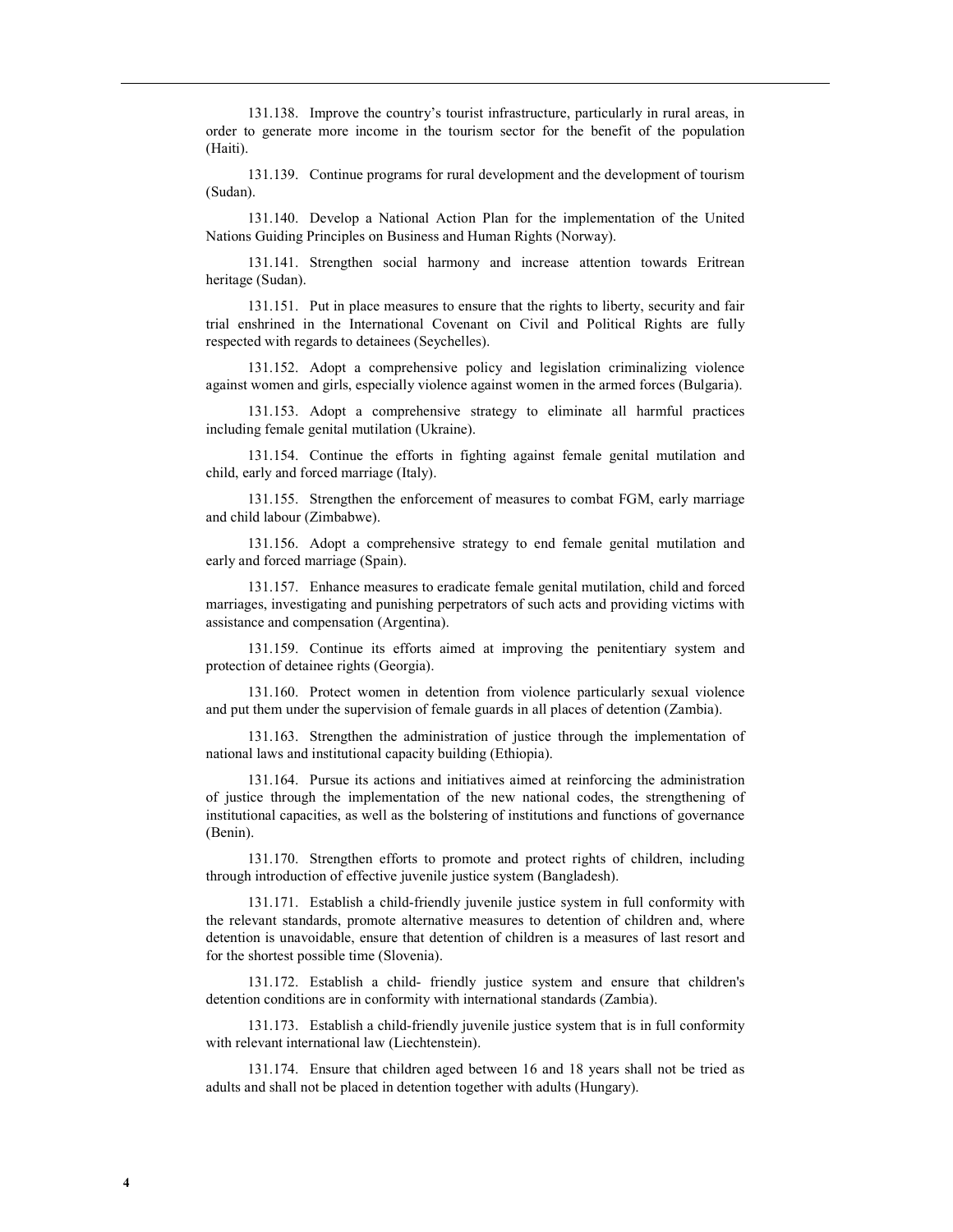131.175. Adopt necessary measures to guarantee the fight against the impunity of those responsible for human rights violations and ensure reparations and assistance to the victims and their families (Argentina).

131.177. Improve the administration of the justice system by carrying out judicial and penitentiary reforms in order to ensure compliance with international human rights law (Norway).

131.178. Promote religious freedom and harmony (Pakistan).

131.179. Continue efforts aimed at respecting freedom of religion and belief (Iraq).

131.182. Review domestic legal provisions concerning religious groups and strengthen national legislation concerning freedom of religion and belief and ensure its free exercise (Germany).

131.185. Protect freedom of expression, peaceful assembly and association, as well as freedom of religion (Luxembourg).

131.186. Take concrete measures to ensure full respect for the rights to freedom of expression and opinion as well as freedom of religion or belief, including as it pertains to the press and other media (Sweden).

131.188. Review and amend legal and procedural barriers which may hinder the enjoyment of the rights of freedom of expression and access to information (Seychelles).

131.192. Ensure that journalists and human rights defenders can exercise their right to freedom of expression, opinion and association and that appropriate follow up is given to cases of intimidation and harassment against them (Belgium).

131.193. Adopt all the necessary measures to ensure a safe environment for the exercise of freedom of expression for those who work to promote and protect human rights, including for human rights defenders and journalists, and investigate and punish all acts of violence against them (Argentina).

131.194. Adopt measures guaranteeing fundamental freedoms of journalists, civil society organizations and political parties (Spain).

131.196. Ensure that journalists, human rights defenders and independent civil society organizations operate in a free and safe environment (Greece).

131.197. Allow all human rights defenders and civil society organizations to exercise their right to freedom of expression, opinion and association without threat or harassment (Slovenia).

131.201. Strive to achieve a gender balance in the state administration by increasing the number of women in decision-making institutions (Serbia).

131.202. Intensify the fight against trafficking in human beings, especially children (Serbia).

131.203. Strengthen efforts to combat human trafficking, particularly of women and children (Indonesia).

131.204. Adopt a law to combat people-smuggling and trafficking in human beings (Madagascar).

131.205. Strengthen policies on trafficking in persons, by extending special support to women and children (Islamic Republic of Iran).

131.206. Further strengthen policies and programs to combat trafficking in persons especially women and children (Philippines).

131.207. Continue efforts to combat human trafficking (Sudan).

131.208. Continue efforts to combat human trafficking (Egypt).

131.209. Continue to strengthen efforts to combat trafficking in persons, with a gender perspective and to provide free legal aid and support to women and child victims of trafficking, particularly unaccompanied children (Maldives).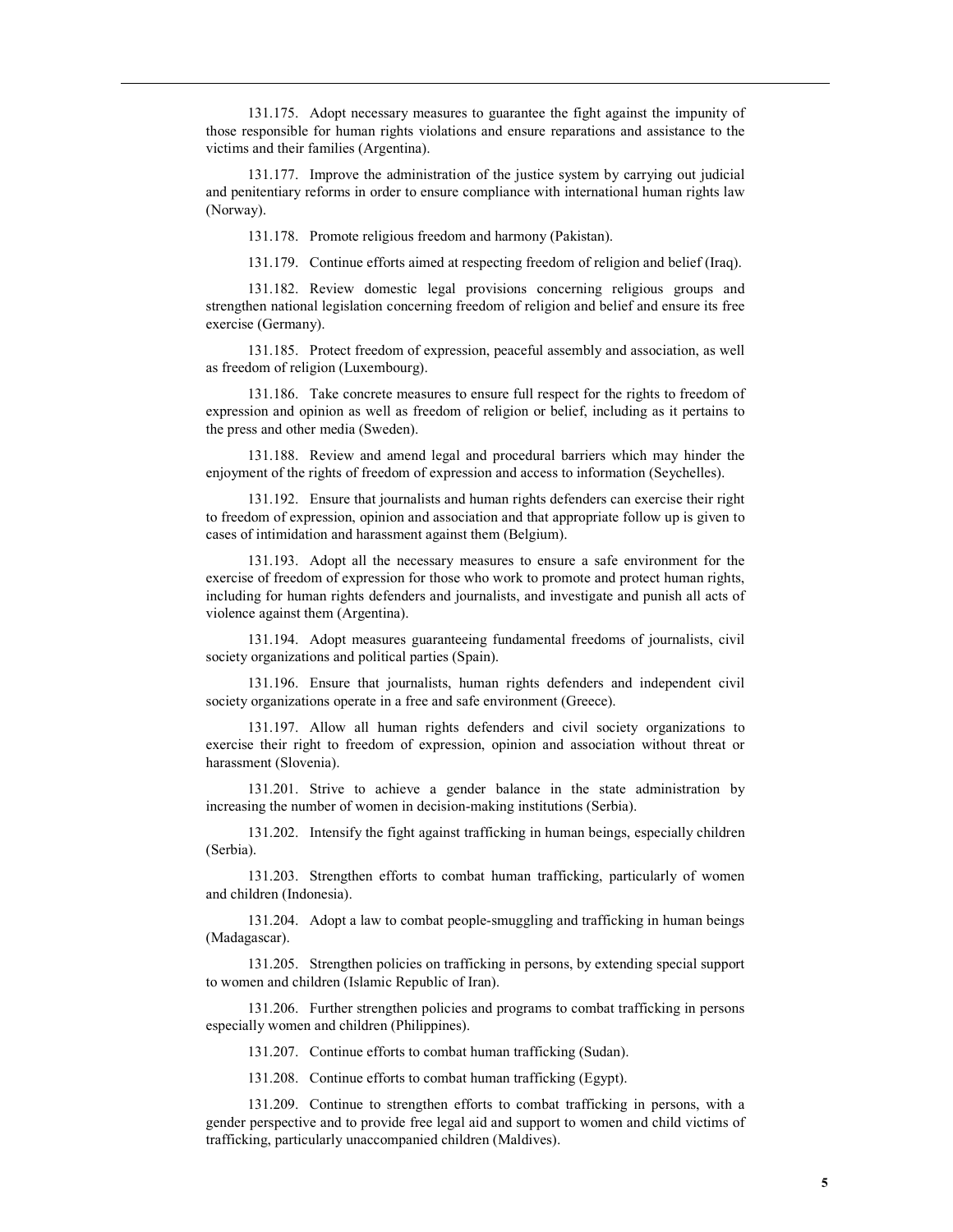131.210. Adopt a comprehensive legislation on trafficking in persons, with a gender perspective (Ukraine).

131.211. Not to relent in its efforts in combating child labour and human trafficking (Nigeria).

131.212. Continue to strengthen efforts to eliminate child labour trafficking, including addressing its root causes by raising public awareness (Maldives).

131.213. Continue the course of political and socio-economic reforms with a view to expediting the improvement of the standard of living and wellbeing of all citizens (Bulgaria).

131.214. Continue to promote economic and social development, implement the 2030 sustainable development agenda and improve people's standard of life (China).

131.215. Continue its efforts to address food shortages and malnutrition, in general, and access of women and children to adequate nutrition, in particular (Islamic Republic of Iran).

131.216. Ensure that all women and children have access to adequate nutrition, including by increasing efforts to address the food production shortages and seek international assistance to that effect (Portugal).

131.217. Continue efforts to reduce disparities between regions in terms of access to food, water and health services (Saudi Arabia).

131.218. Continue to support efforts to combat poverty and improve the standard of living (Libya).

131.219. Continue its efforts to adopt development policy to combat poverty and enhance human rights (Yemen).

131.220. Continue giving priority to actions for the eradication of poverty and child malnutrition, and for achieving food security (Cuba).

131.221. Continue to enact laws and regulations aimed at eliminating poverty and child malnutrition (Bahrain).

131.222. Proceed with the policy of the right of citizens to access agricultural land (Oman).

131.223. Continue to invest in the development of its public health system to increase medical coverage in the rural areas (Singapore).

131.224. Ensure access to education and basic health to all its citizens, particularly in rural areas (Pakistan).

131.225. Continue to provide quality health care (Bolivarian Republic of Venezuela).

131.226. Continue to improve health care facilities (India).

131.227. Continue making efforts to improve access to and quality of health care services, particularly in rural areas, including the expansion of literacy programs (Cuba).

131.228. Continue its efforts with relevant policy to prevent and control the noncommunicable diseases and engage in experience sharing in this regard (Democratic People's Republic of Korea).

131.230. Continue to improve access to quality of education for all, in particular for vulnerable groups and persons living in remote areas (Bolivarian Republic of Venezuela).

131.231. Continue efforts to ensure a free compulsory primary education and enhance access to schools and quality education (Indonesia).

131.232. Continue efforts to have inclusive and compulsory education (Tunisia).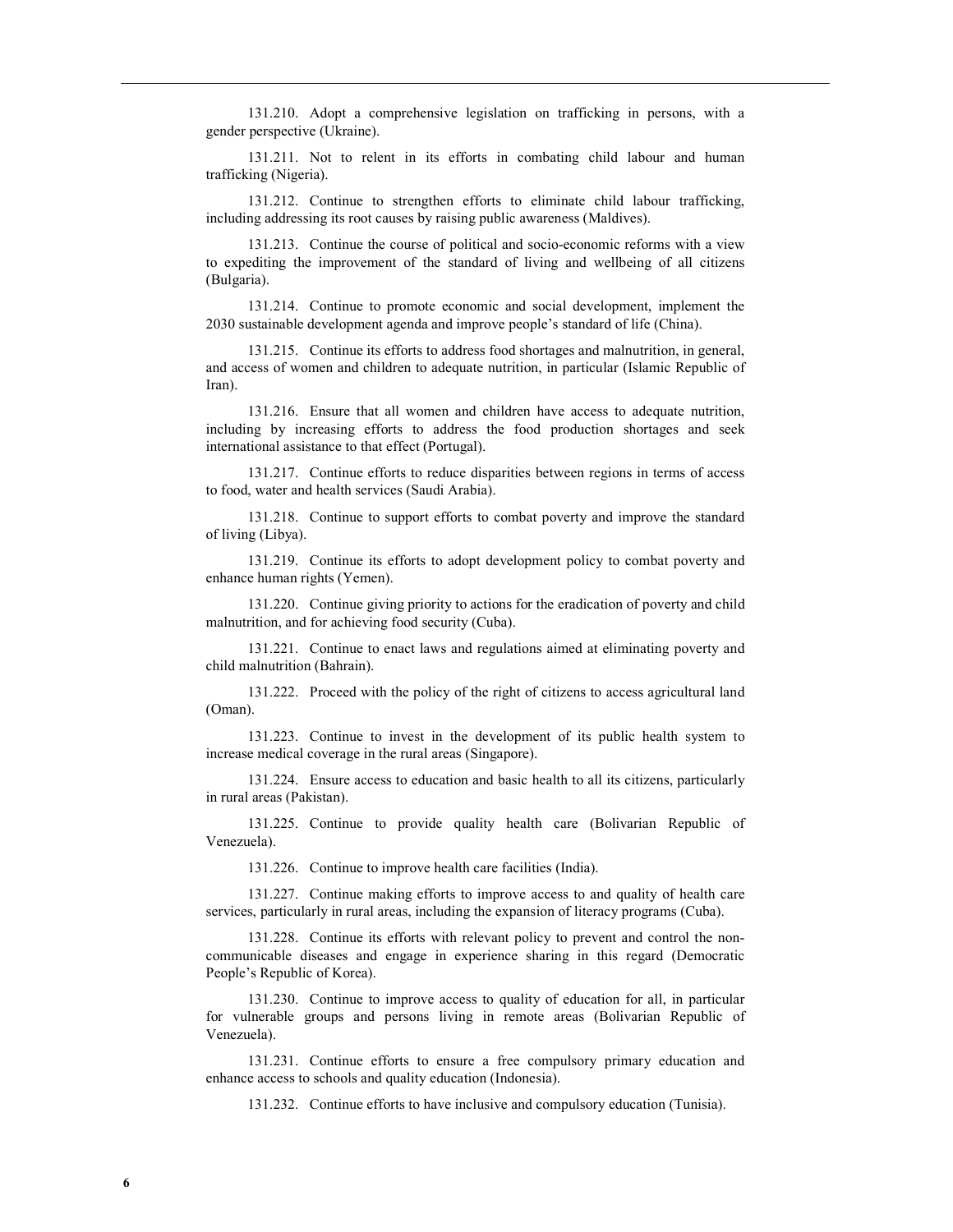131.233. Redouble efforts and commitment in ensuring access to education for all its citizens (Nigeria).

131.234. Increase and strengthen access to education at all levels in rural and under developed areas, particularly for girls and young women (Afghanistan).

131.235. Develop a strategy to combat low school enrolment and academic success rates (Algeria).

131.236. Address the low rate of enrolment of girls in primary and secondary education (India).

131.237. Address the root causes of low rates of enrolment of children and young girls in schools and the problem of school completion (Saudi Arabia).

131.238. Consider adopting policies to address the causes of the low rates of enrolment in schools and completion of study, and make elementary education free and compulsory (Syrian Arab Republic).

131.239. Combat the root causes of low school enrolment rates, as well as guaranteeing free access to education (Costa Rica).

131.240. Further strengthen its efforts to provide full access to education for all children, particularly for girls in rural areas (Democratic People's Republic of Korea).

131.241. Continue its inclusive education programmes and policies, and take further measures to create support programmes for girls to be able to pursue higher level education (Myanmar).

131.242. Ensure that nomad communities' access to educational institutions and quality education is guaranteed and respected (Madagascar).

131.243. Further enhance the protection of the rights of women, children and other vulnerable groups, and continue to promote medical and health services, and education (China).

131.245. Intensify efforts to ensure full respect of fundamental rights of women and girls (Switzerland).

131.247. Take further measures to prevent violence against women (Japan).

131.248. Intensify capacity-building programs and awareness raising campaigns at the community-level on the elimination of all forms of violence against women and children (Philippines).

131.249. Continue efforts to combat violence against women and domestic violence (Tunisia).

131.250. Strengthen the National Union of Women of Eritrea by granting executive powers and allocating sufficient resources (Costa Rica).

131.251. Adopt and apply laws, policies or plans of action at national level to combat all forms of violence against children (Mexico).

131.252. Continue efforts to eliminate all forms of discrimination against all children both in law and in practice (Syrian Arab Republic).

131.253. Approve and apply laws, national policies or national action plans to address all forms of violence against children (Costa Rica).

131.254. Strengthen legislation aimed at protecting children from all forms of abuse and violence (Bahrain).

131.255. Support programmes aimed at ensuring the rights of children in the context of education and healthcare, especially orphans and children belonging to vulnerable groups (Libya).

131.256. Continue efforts to protect children's rights and set up appropriate strategies to combat child labour (Tunisia).